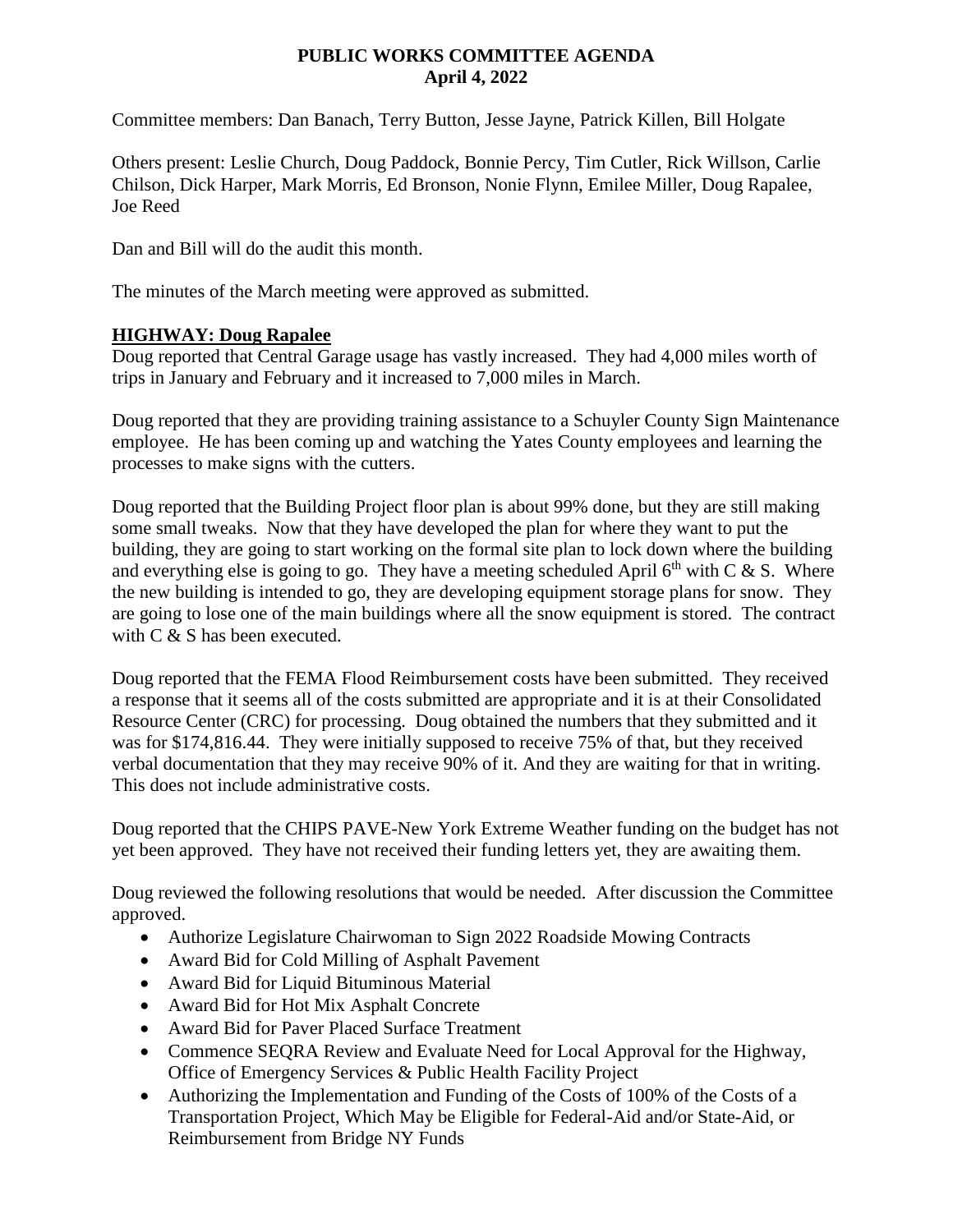- Authorize Legislature Chairwoman to Sign an Agreement for the Engineering and Design of the Bridge NY Project Known as Haley Road Over Big Stream (PIN 6755.55)
- Designate Deputy Highway Superintendent as the Responsible Local Official (RLO) for the Bridge NY Project Known as Haley Road Over Big Stream (PIN 6755.55)

Doug reported that they have been removing trees, trimming brush, and removing stumps on various county roads. They have been working on installing new driveways and repairing road shoulders from washouts. They have started spring clean-up and are continuing the ditching operations.

Doug reported that they are scheduling the cold milling of Capital Project roads to begin in early May.

Doug reported that they did receive the initial project proposal from the DOT and they have received the State Local Agreement from the DOT for signatures. Once they have the resolution that will go out for signature execution.

Doug reported that they removed all the snow fence. They were out for eight days in March for Snow & Ice.

Doug reported that they had an incident on 3/8/22 with Truck #76 on Pre-emption Road. The truck struck a very low hanging cable wire that was not properly secured from a previous accident. There was minimal damage to the truck.

Doug reported that there was also an incident on West Lake Road, where an embankment/slope collapsed.

Doug reported that several employees have completed or are working on their annual training courses.

## **BUILDINGS AND GROUNDS: Joe Reed**

Joe reported that the Weights & Measurers are ahead of the pace right now, but as they have seen in past years, it goes up and down, month to month.

Joe reviewed the following resolutions that would be needed. After discussion the Committee approved.

- Amendment to Resolution No. 14-22 (Authorized Exceptions to the Procurement Policy)
- Authorize Chairwoman to Sign Contract with Chemsearch FE

Joe reported that Trane is on site working on the chillers and has completed 2 of the 3 updates to the control system. They will probably have to buy some refrigerant. The first two were a little low and they are planning to order once they get all 3 done. They lost about 20 pounds of refrigerant out of 200 something pounds, over the last 20 years. Trane didn't seem to think there was an issue and that it was an allowable amount.

Joe reported that there was a Fire Drill on March 22<sup>nd</sup>.

Joe reported that Safe Harbors contacted him and needed an answer of whether or not they could use the parking lot between the County Office Building and the Court House on April  $30<sup>th</sup>$ . He gave them the okay, as he didn't think it would be out of character for what the County normally does for the Community.